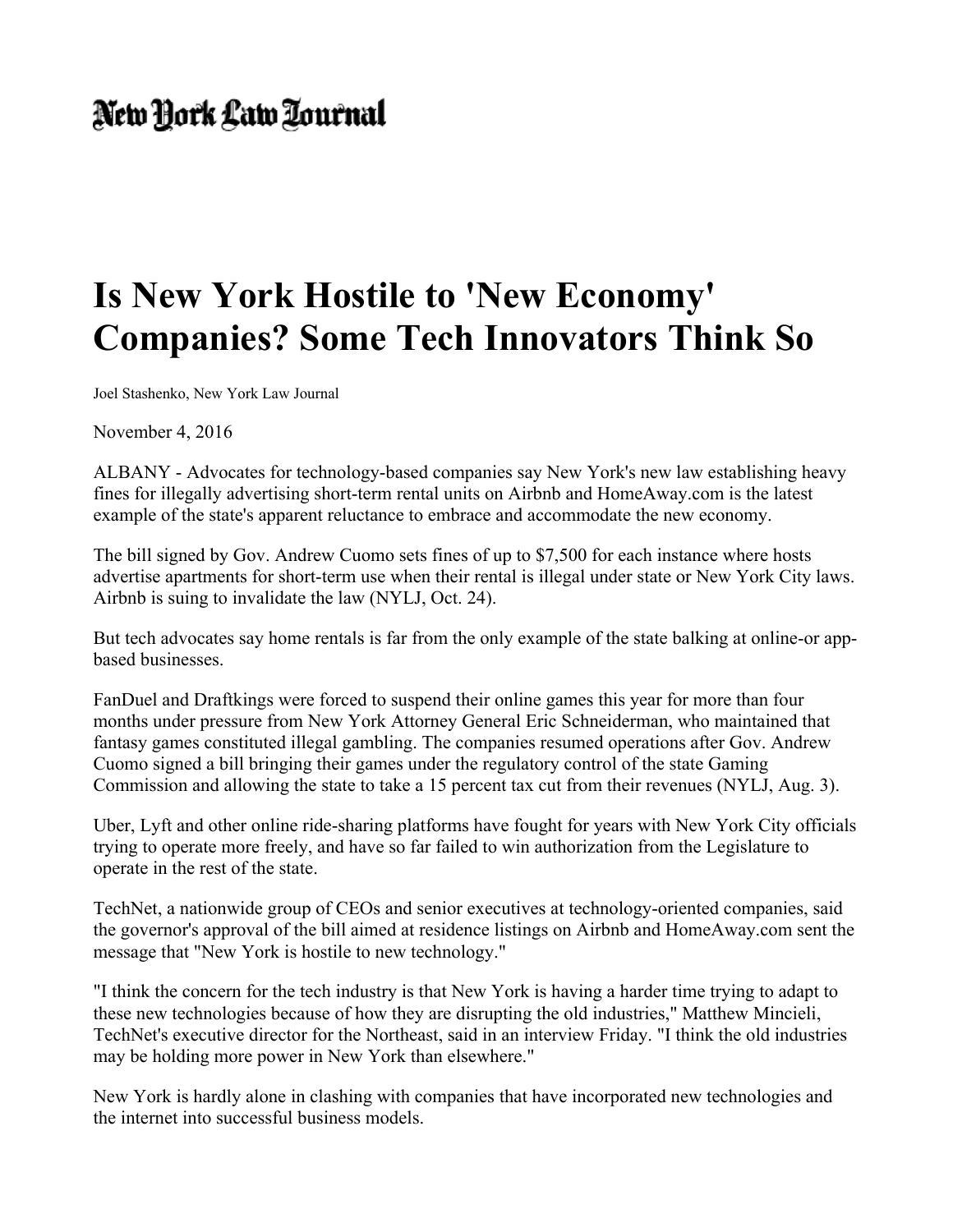Uber hired Eric Holder, Jr. former U.S. attorney general and now a partner at Covington & Burling, to contact lawmakers or city officials in New Jersey, Chicago and Atlanta to argue against local laws requiring the fingerprinting of ride-hailing drivers. Airbnb and HomeAway.com are embroiled with San Francisco in a federal court over restrictions on the short-term apartment rentals.

But some states and municipalities have seemed to accommodate new-economy companies. Pennsylvania Gov. Tom Wolf is expected to sign a bill establishing a regulatory framework to allow Uber, Lyft and other ride providers hailed through smartphone technology to operate throughout the state. Pittsburgh, has given the Uber wide regulatory latitude in testing its driverless cars on the streets.

In a rare instance of federal intervention to date, the National Highway Traffic Safety Administration recently published guidelines for self-driving vehicles that states and municipalities welcomed as helping to prevent a hodgepodge of local laws and ordinances.

Julie Samuels, executive director of Tech:NYC, an advocacy group for emerging technology companies, said innovative executives do not expect to have carte blanche when they seek to introduce businesses based on new technologies in New York.

"What they are looking for is an open dialogue among all the stakeholders, a welcoming attitude for new business models and a willingness to experiment with the new technologies that makes sense for New York," she said in an interview Friday. "We do need to rethink the way we regulate a lot of our institutions. We are putting square pegs into round holes, and that is not a good reason not to take advantage of new and interesting technologies."

Schneiderman's office, however, in response to a request for comment for this story, said the attorney general does not want to discourage competition created by companies with innovative technologies in New York. His aides cited a speech he gave to a group of tech entrepreneurs in late 2015 where he said that while he wanted to protect consumers, he opposed maintaining an economic environment that "mindlessly protects the status quo."

"Monopolies, cronyism and outdated laws and regulations only stifle new ideas," the attorney general said.

The sponsor of the Airbnb advertising bill in the New York state Assembly, Linda Rosenthal, a Manhattan Democrat, said criticism of the measure as anti-sharing economy or anti-technology is a technique Airbnb uses to discredit opponents.

"This is just an argument to denigrate legitimate efforts by the government to maintain affordable housing stock," she said in an interview. "It is throwing in a phrase, 'new and innovative,' and it is supposed to cast aspersions on people who are not 'with it.' This is not about the technology economy versus Luddites. It is about protecting common tenants, the stock of affordable housing and maintaining the integrity of buildings."

Rosenthal said that in her conversations with Airbnb officials and its lobbyists in the last few years, the company showed no willingness to compromise to meet her concerns about keeping ineligible units from being advertised, but rather sought to dictate how the law could be amended to fit the rental patterns of its hosts.